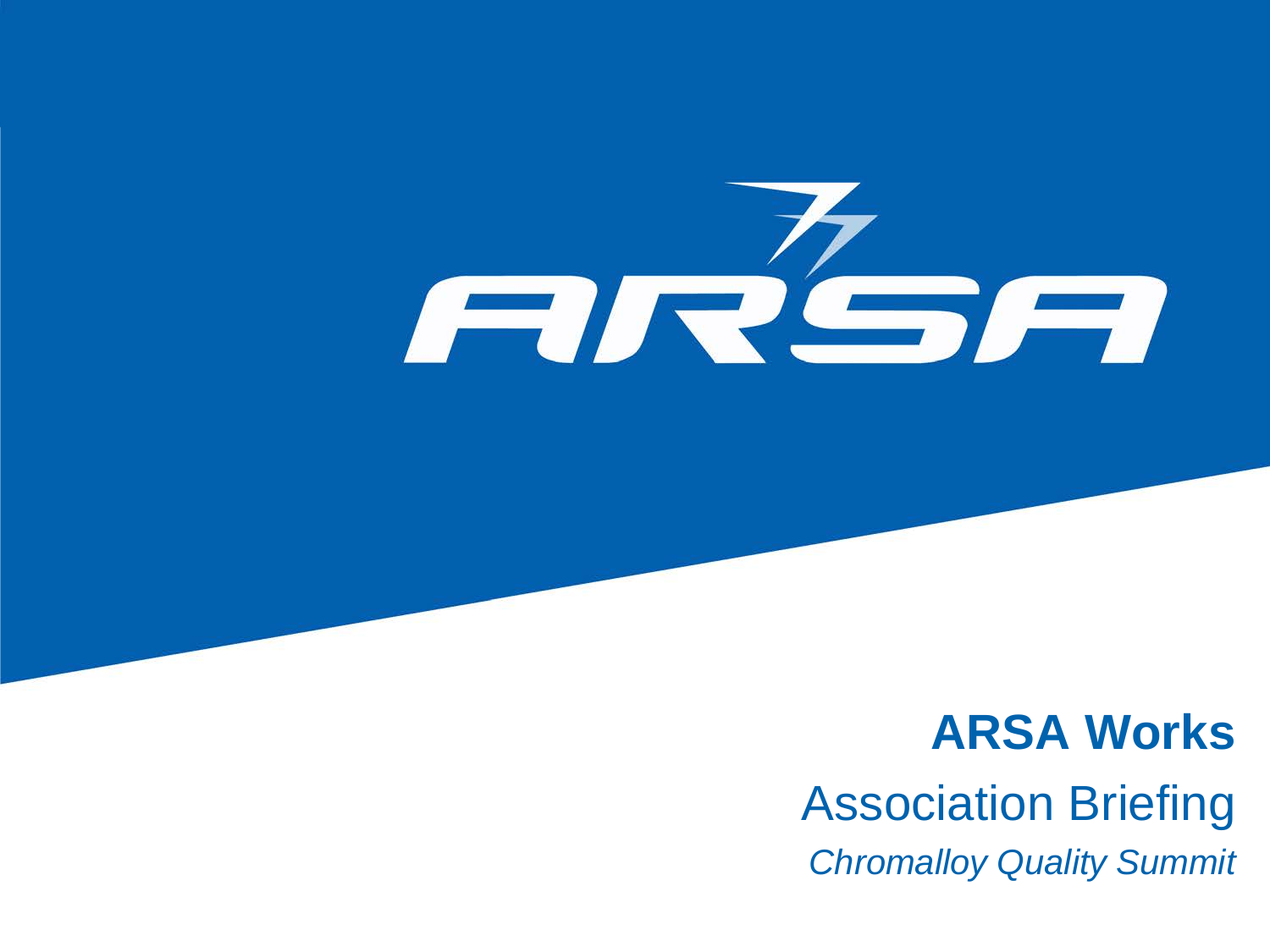

ARSA is the only association devoted to the unique needs of the \$58 billion [worldwide](http://arsa.org/news-media/economic-data/) civil aviation maintenance industry.

ARSA members are located on five continents and in nearly 20 countries and include global corporations as well as small, independent businesses.

ARSA is managed by the law firm of Obadal, Filler, MacLeod & Klein, which provides management, government affairs, and legal services to trade associations and transportationrelated companies.

The firm's legislative and regulatory experts create the tools to navigate the maze of government mandates while enhancing efficiency, productivity and safety.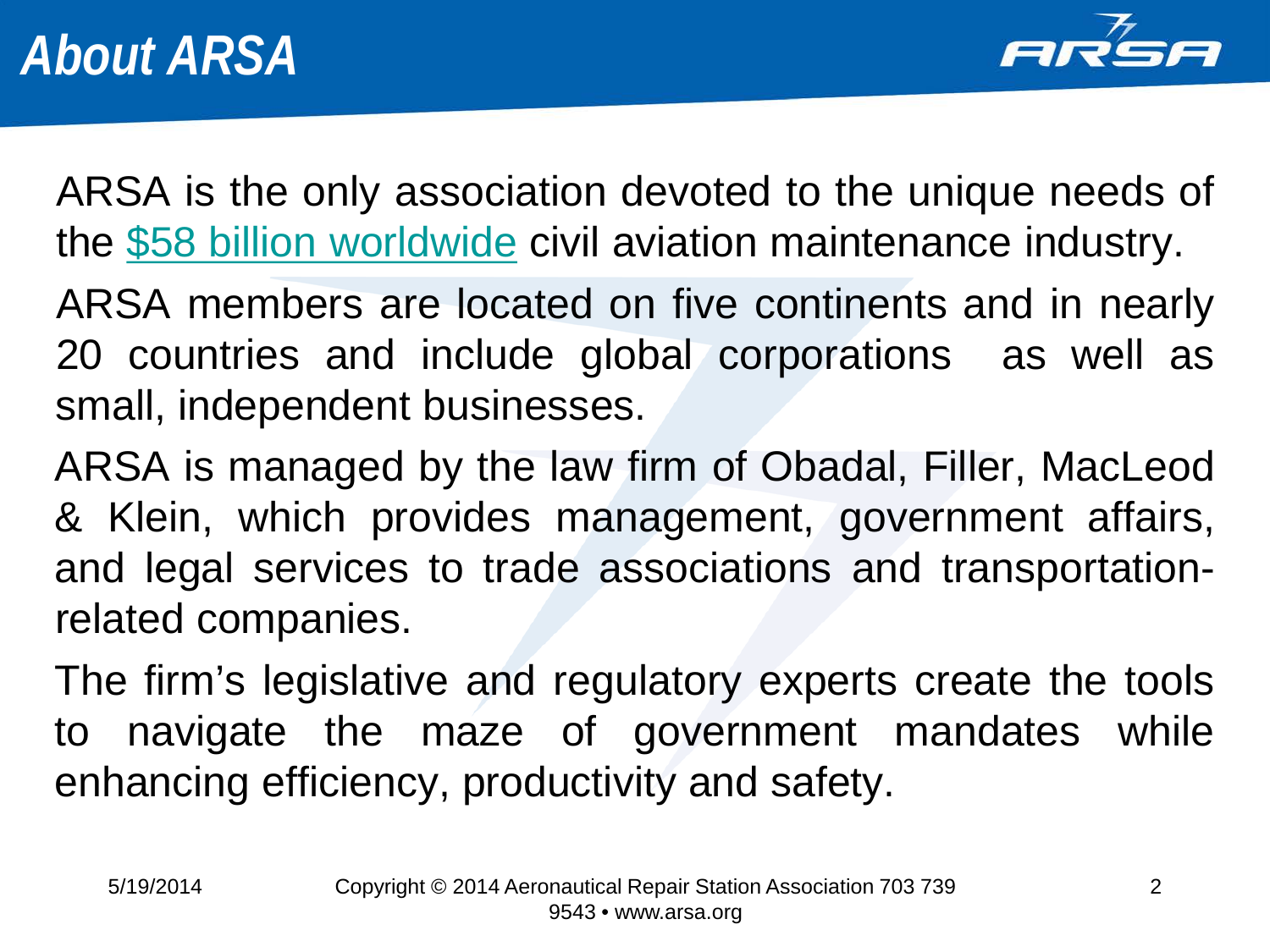## *About the Speaker*



#### **Sarah MacLeod**



Sarah MacLeod was instrumental in the formation of ARSA and is currently its executive director. Ms. MacLeod is assistant chair for air carrier and general aviation maintenance of the FAA's Aviation Rulemaking Advisory Committee (ARAC), a post she has held since 1996.

She is a managing member of the law firm of Obadal, Filler, MacLeod & Klein, P.L.C., where she is engaged in the legal representation of foreign and domestic air carriers, aircraft maintenance and alteration facilities, distributors, pilots, and other industry stakeholders.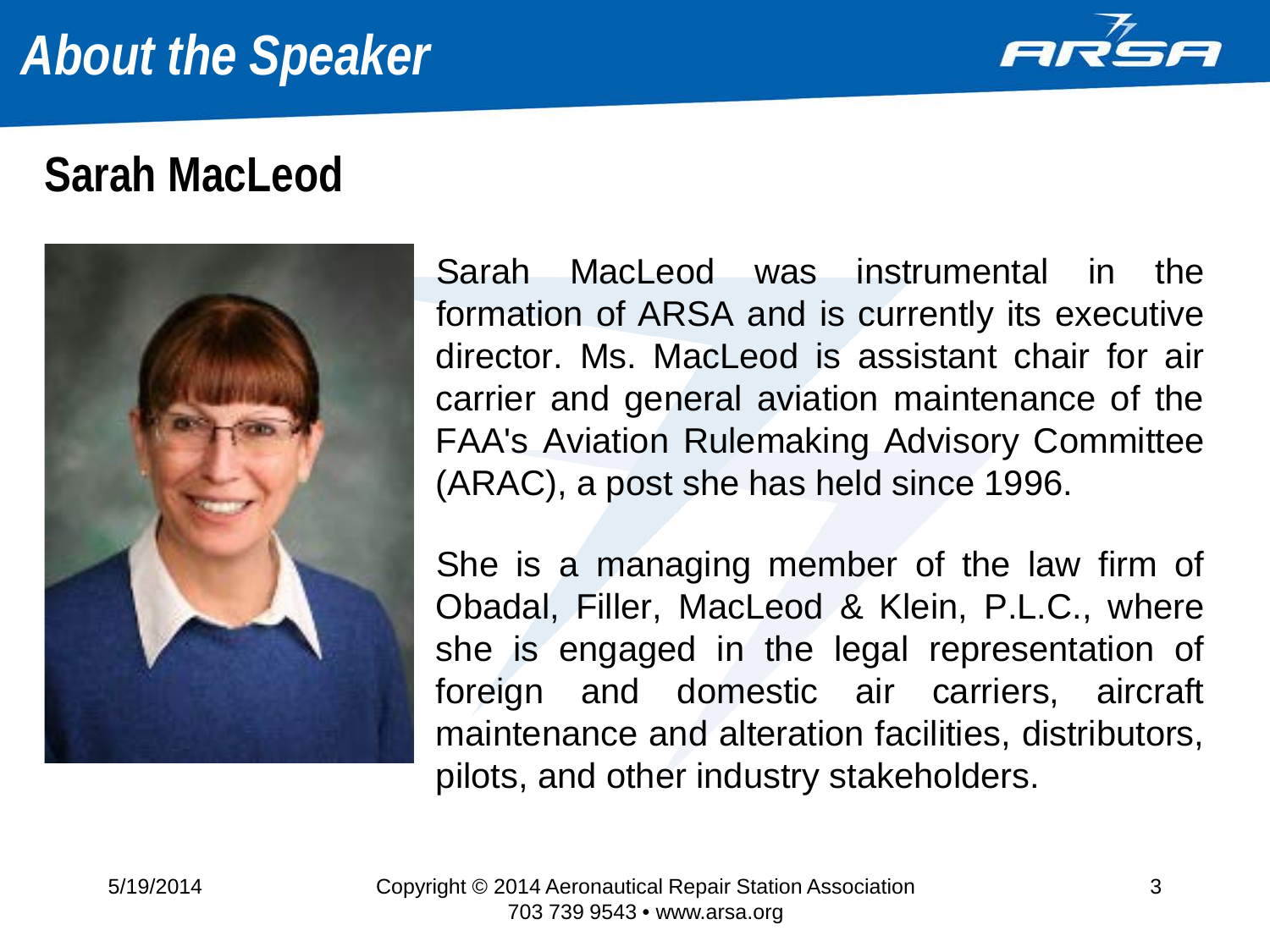

**After this session attendees will know…**

- ARSA's toolbox of programs and resources available to help you.
- ARSA's daily activities enhance individual knowledge and the civil aviation industry.
- ARSA's membership can work for you.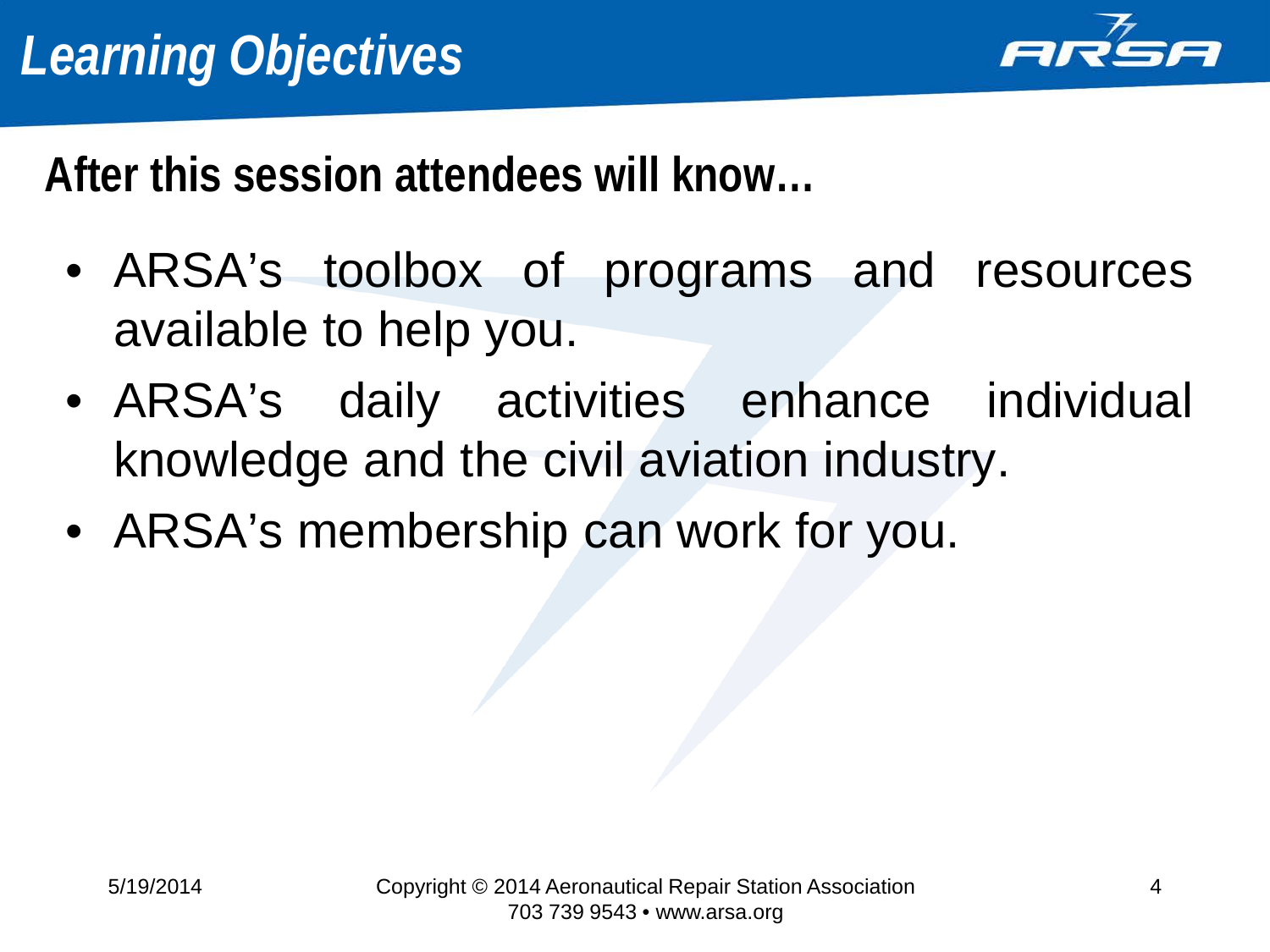

# **The Association's Toolbox**

- Legislative advocacy
- Influence with regulators
- Teaching the industry…and the public
- Hosting the industry
- Applicable knowledge
- Industry insight
- Your pathway to experts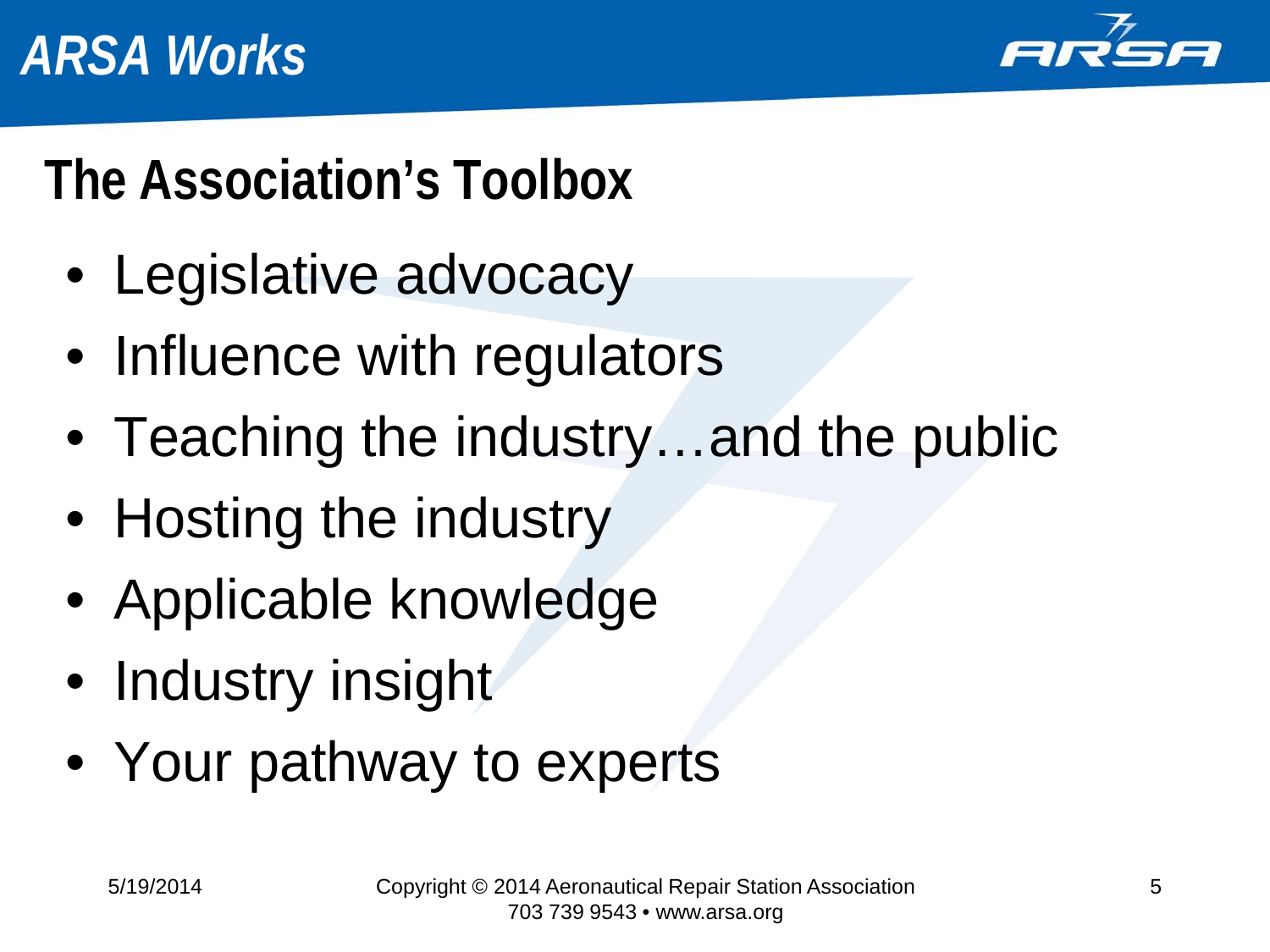

**Legislative Advocacy**

- ARSA is the face of civil aviation maintenance on capitol hill.
- ARSA promotes legislation that creates a favorable economic climate for the global industry.
	- o Beat back unnecessary efforts that drive up business costs.
	- o Freedom from congressional micro-management.
	- o Foster an environment for growth.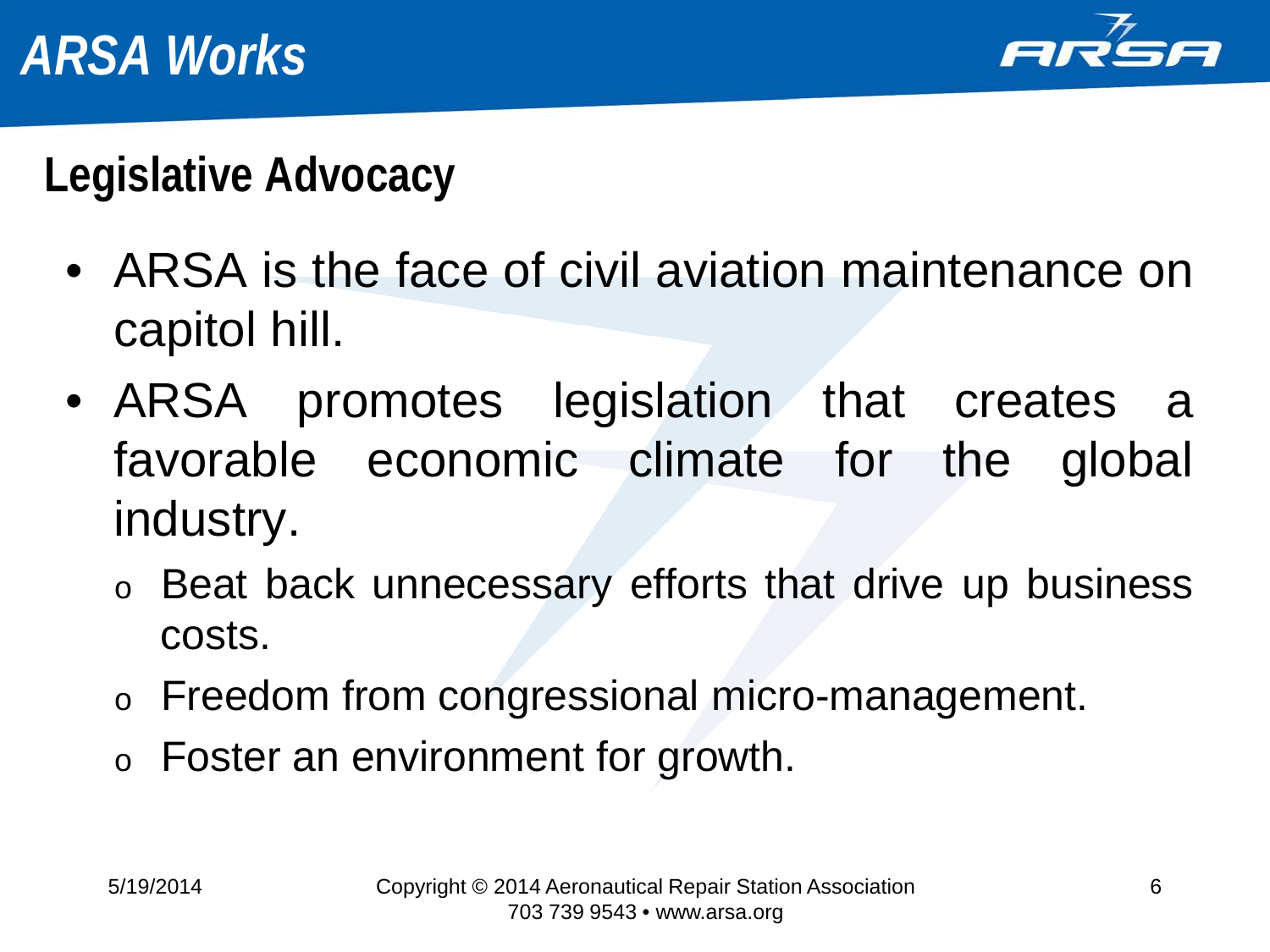

#### **Influence with Regulators**

- Devoted to the regulatory needs of the worldwide civil aviation community, ARSA helps develop clear, concise, and consistent rules, guidance, policy and interpretations.
- When questions arise and challenges emerge, the association works to get the *right answer* for its members and the industry.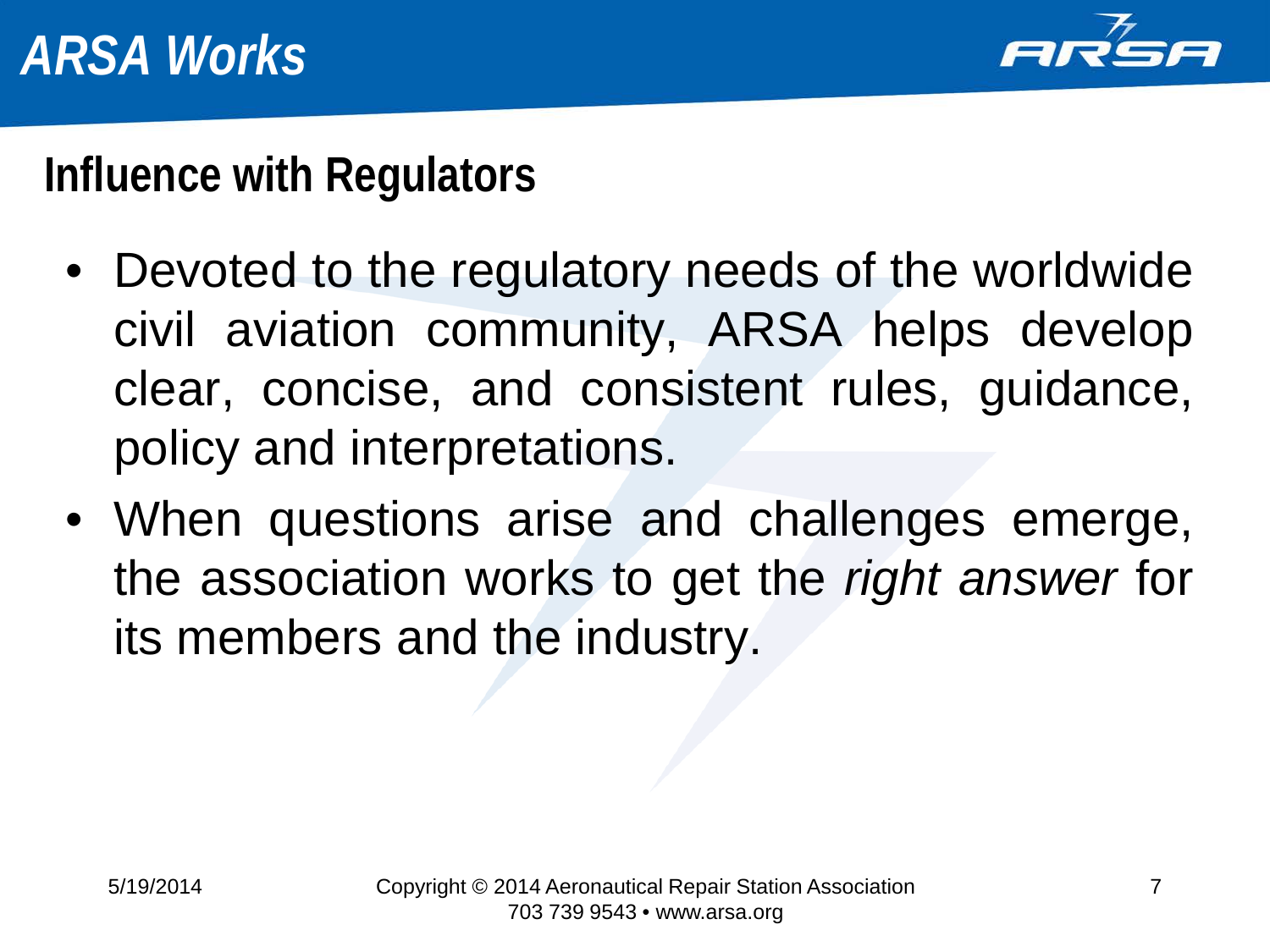

#### **Teaching the Industry…and the Public**

- ARSA works constantly to educate not only its members, but lawmakers, business leaders, and the general public on issues central to global aviation maintenance.
- Through its live and [recorded](https://arsa.webex.com/) online training, ARSA instructors provide aviation professionals with the skills to do their work, meet regulatory requirements, minimize costs of compliance and maximize safety.
- We manage resources for those who need to learn about the industry or are seeking employment within it.
	- o [AVMRO](http://avmro.arsa.org/) website
	- o Career and [employment](http://avmro.arsa.org/careers/) information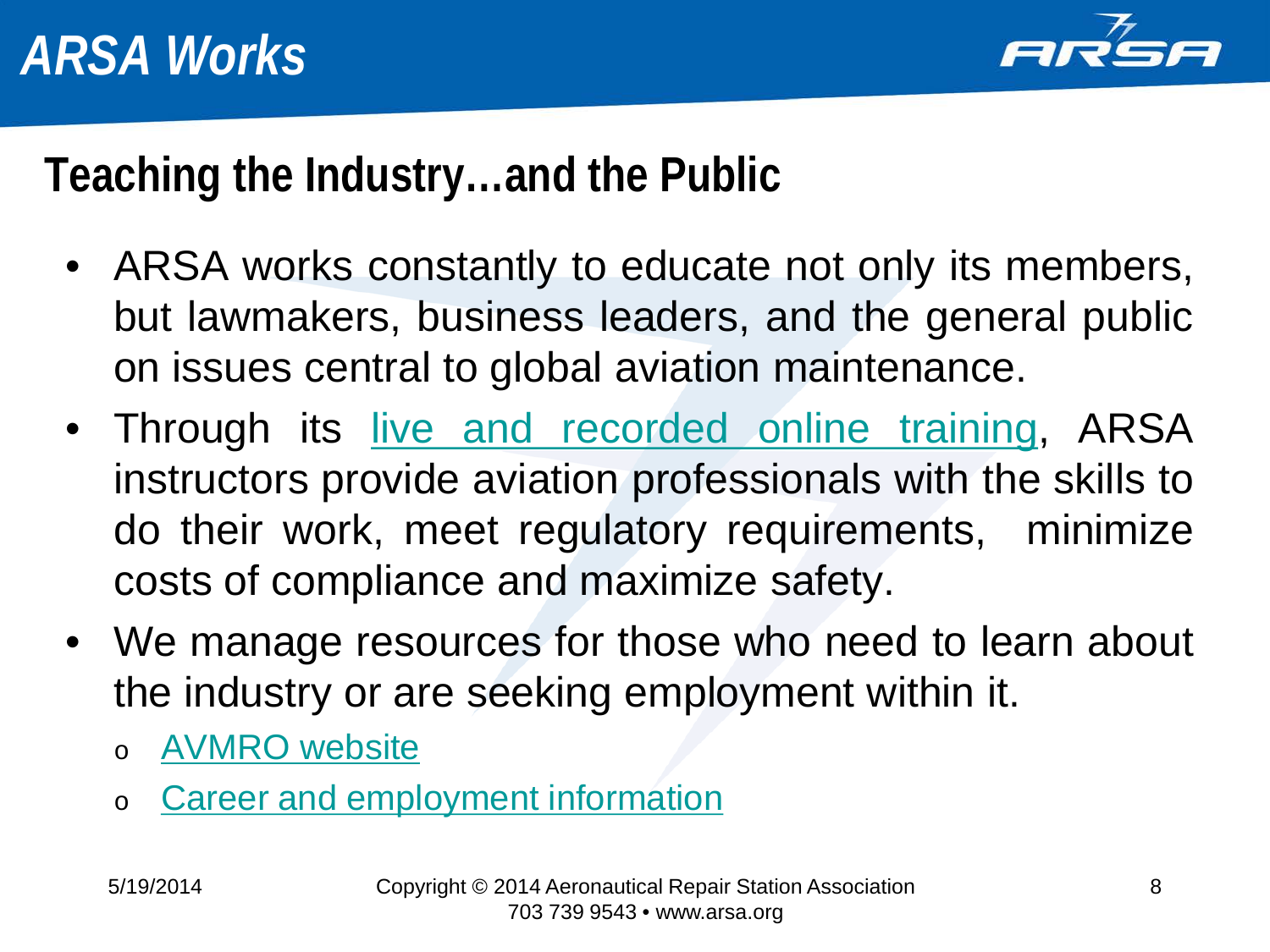

#### **Hosting the Industry**

- Annual Repair Symposium & Legislative Day ARSA brings together industry professionals and regulatory experts to discuss essential topics, meet with lawmakers, network with business leaders, and receive up-to-date information on regulatory and legislative developments.
- Strategic Leadership Conference ARSA's special-invite, annual program that allows industry executives to engage in developing solutions to a variety of issues affecting the aviation community.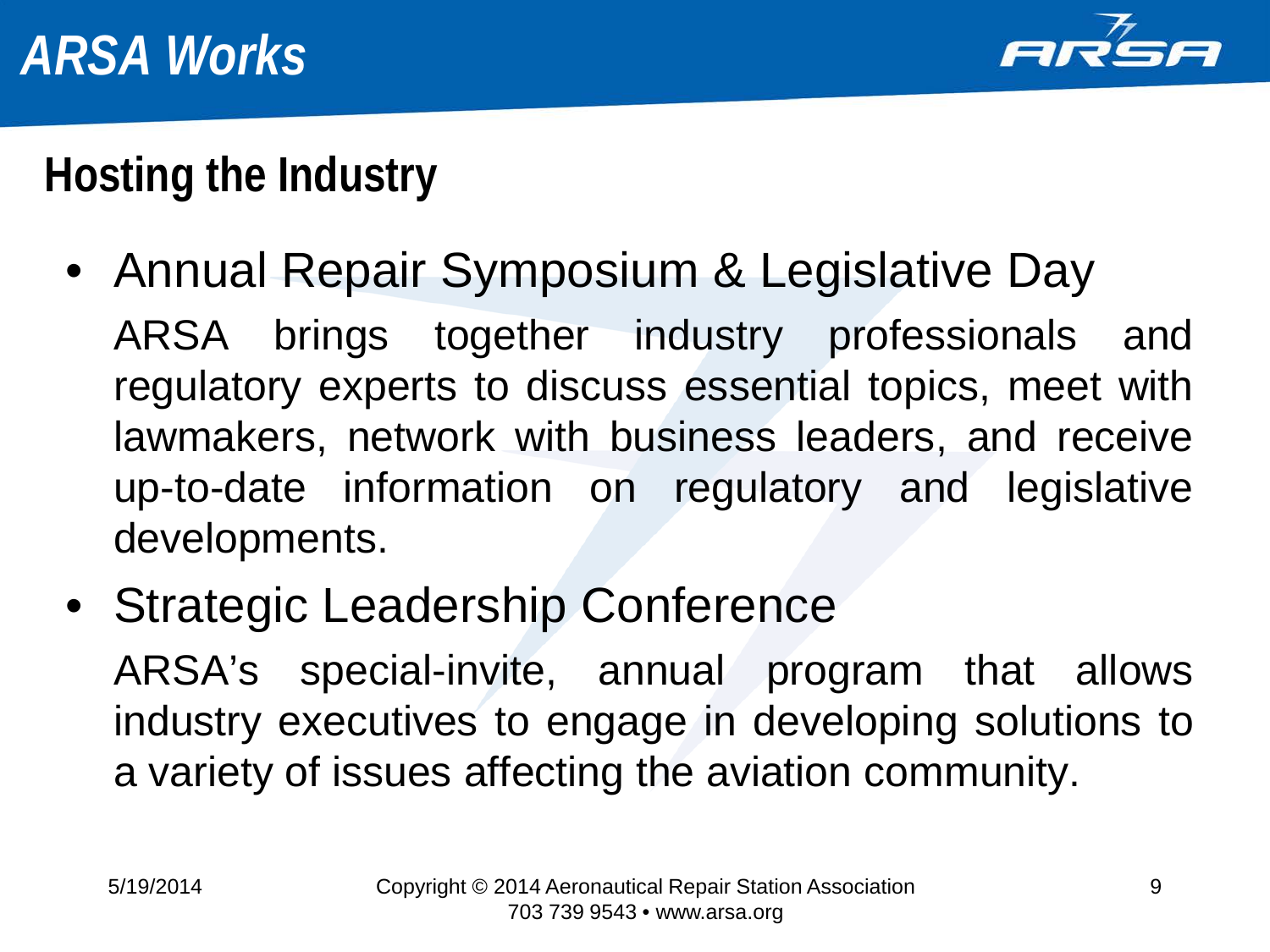

**Applicable Knowledge**

- ARSA's publications represent a goldmine of regulatory, legal, and business process knowledge that will help you safely navigate the regulatory minefields.
- Publications include:
	- o Reference manuals
	- o Supplements for repair stations operating under foreign CAAs
	- o Training materials
	- o Legal Compendia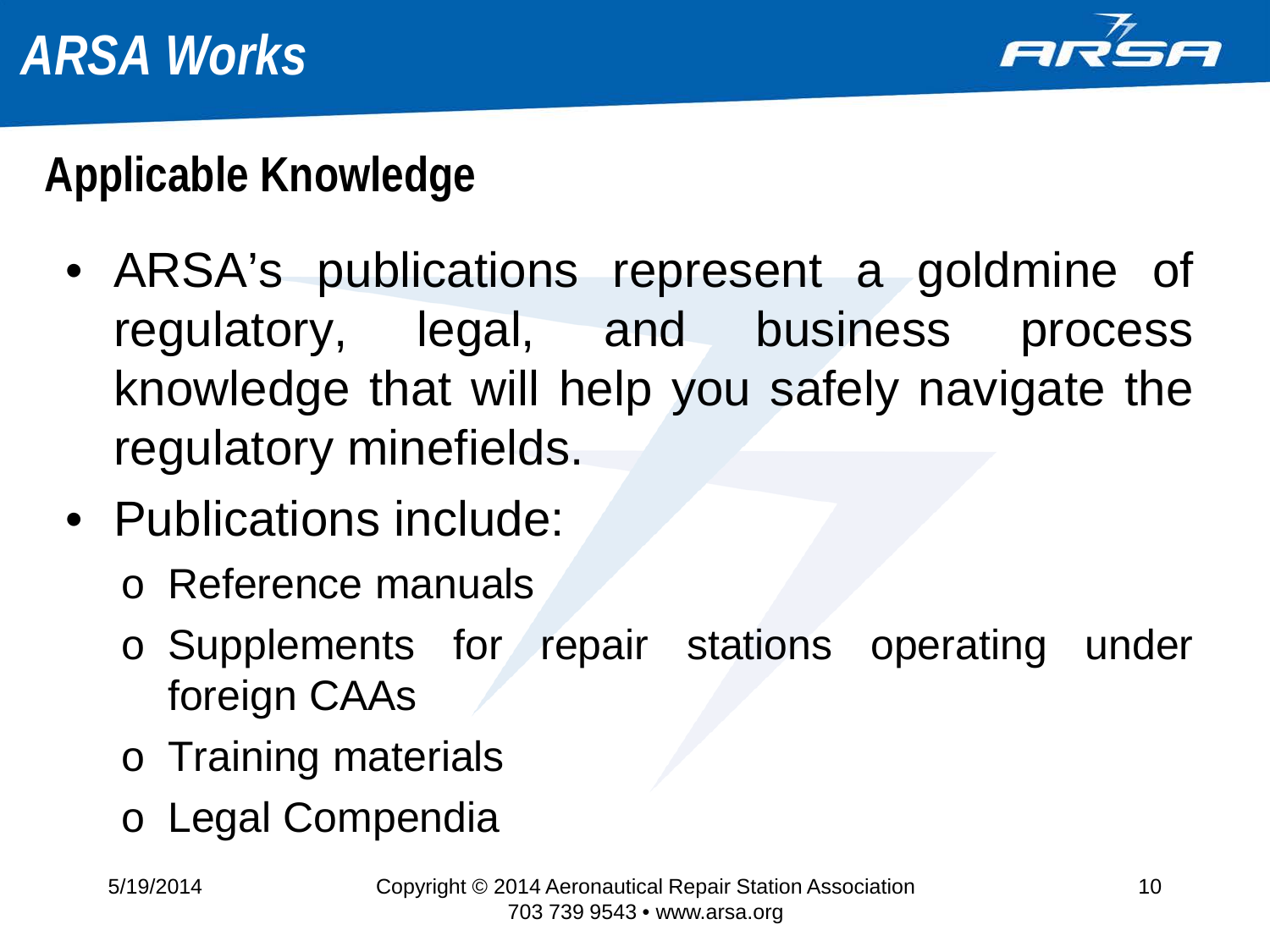

## **Industry Insight**

• *the hotline*

ARSA's monthly publication provides in-depth coverage of key issues for the international maintenance community.

## • ARSA Dispatch

This weekly newsletter provides comprehensive briefings on the top industry news and keeps subscribers abreast of topics that impact the civil aviation community.

#### • Web Posts on [ARSA.org](http://arsa.org/)

ARSA's website is your portal to the rest of the aviation maintenance industry. Through it, we provide access to the litany of member resources as well as a constant stream of updates regarding the business of civil aviation maintenance and safety.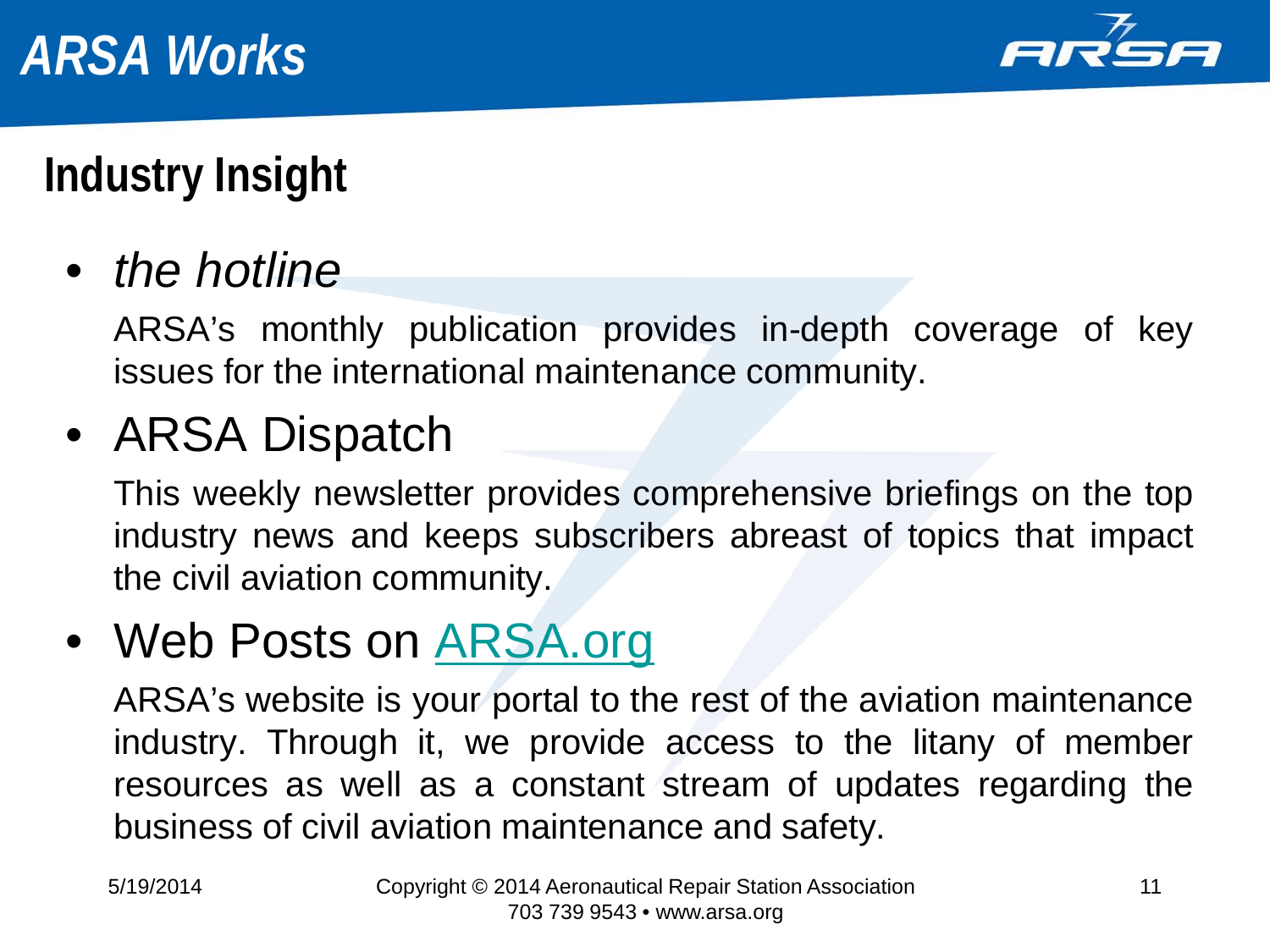

#### **Your Pathway to Experts**

• Obadal, Filler, MacLeod & Klein

The association's management firm has decades of industry knowledge. Members receive a discount on legal services from OFM&K.

• Industry allies

ARSA teams with experts in all aspects of the aviation maintenance industry. We work with our network to find the right answer and build coalitions to address problems.

• Preferred providers

We use the collective influence of our membership to secure special deals from national vendors.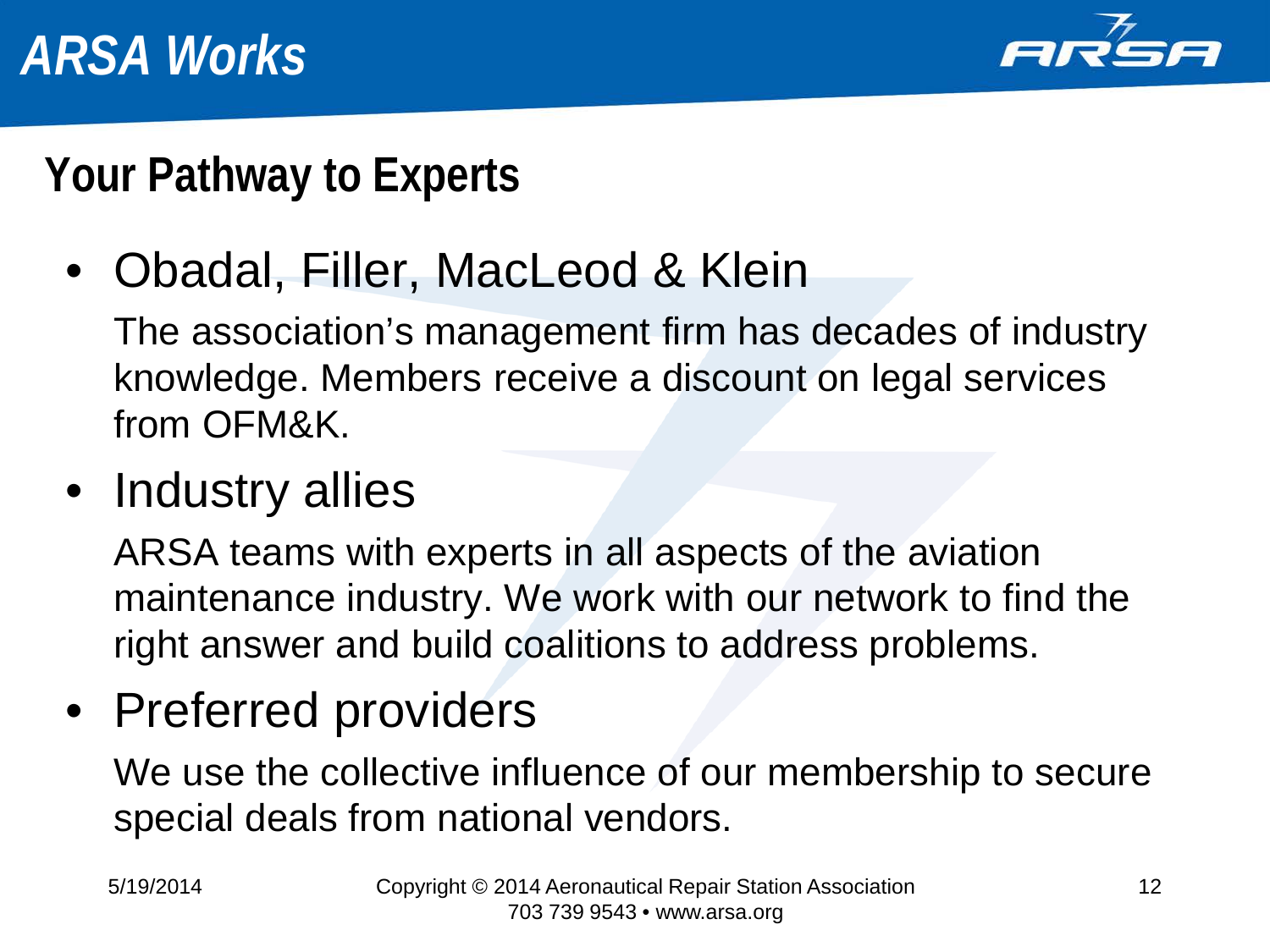

### **ARSA Works for you**

- As the voice of the aviation maintenance industry, ARSA continually works to improve the success and economic vitality of contract maintenance providers.
- The ARSA [Works](http://arsa.org/news-media/arsa-works/) website is the association's clearinghouse of our engagement on behalf of the industry over the last decade.

(You can view specific actions as well as any responses and follow-ups.)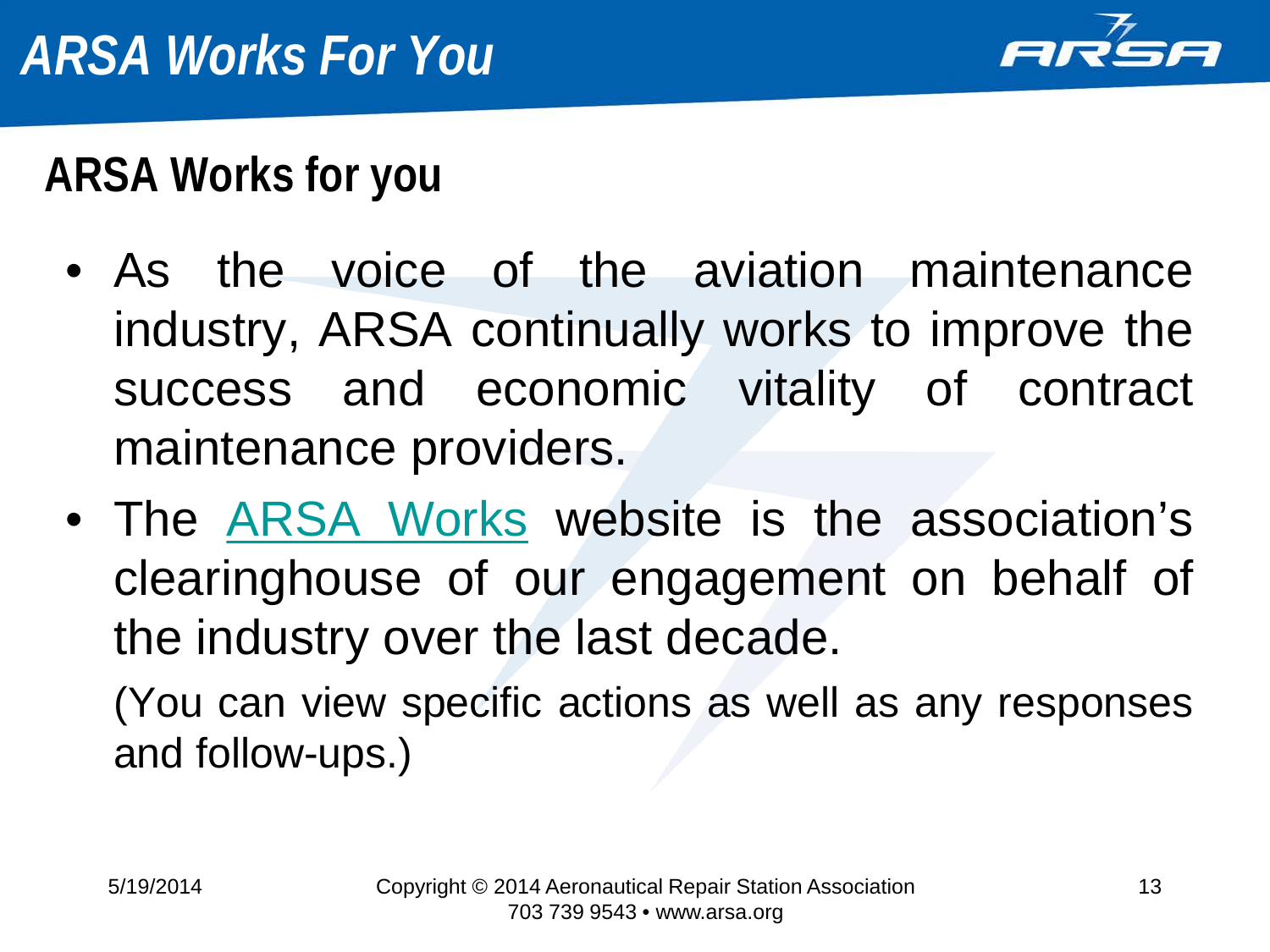

**Example: Dassault Falcon Jet Corp**

- **Who:** Lee Thomas, Manager, Quality Assurance
- **When:** ARSA's 2014 Annual Repair Symposium "Opening Salvo" with the Federal Aviation Administration's Aircraft Certification Office
- **What:** Thomas informed the agency that some of its designees still insisted on putting "Domestic Shipment Only" or "Not an Export Approval" on FAA Form 8130-3s for new articles, which is no longer required by regulation or guidance material.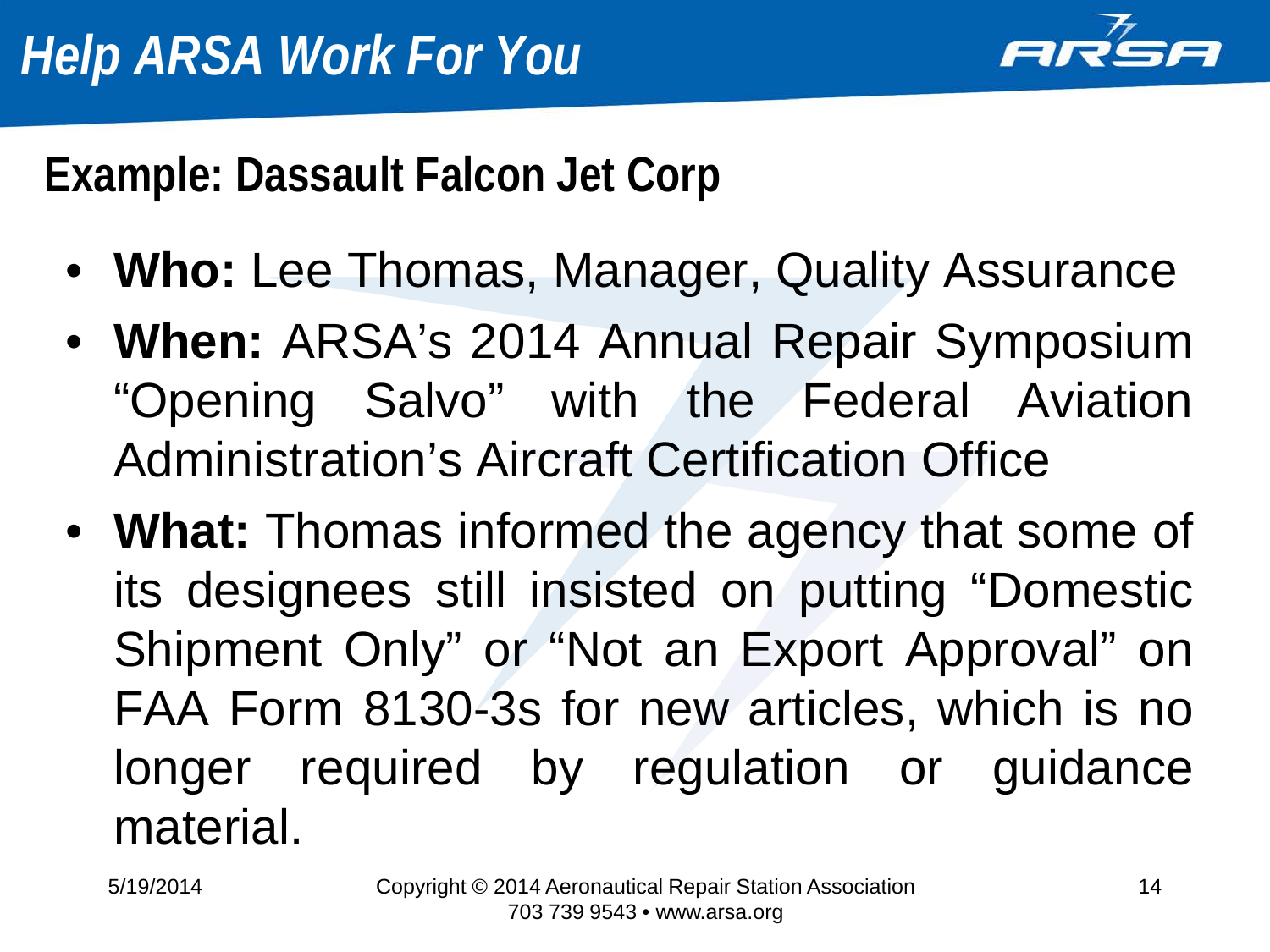

#### **Example: Dassault Falcon Jet Corp**

**Result:** The FAA representatives at the event agreed that the practice was not required and promised to look into the matter. Subsequently, the agency verified that the instructions were not being provided by its training and issued an [internal](http://arsa.org/wp-content/uploads/2014/04/ARSA-8130-3-Block12-Guidance-20140416.pdf) [memorandum](http://arsa.org/wp-content/uploads/2014/04/ARSA-8130-3-Block12-Guidance-20140416.pdf) to ensure its personnel are not incorrectly advising industry that the verbiage is mandatory.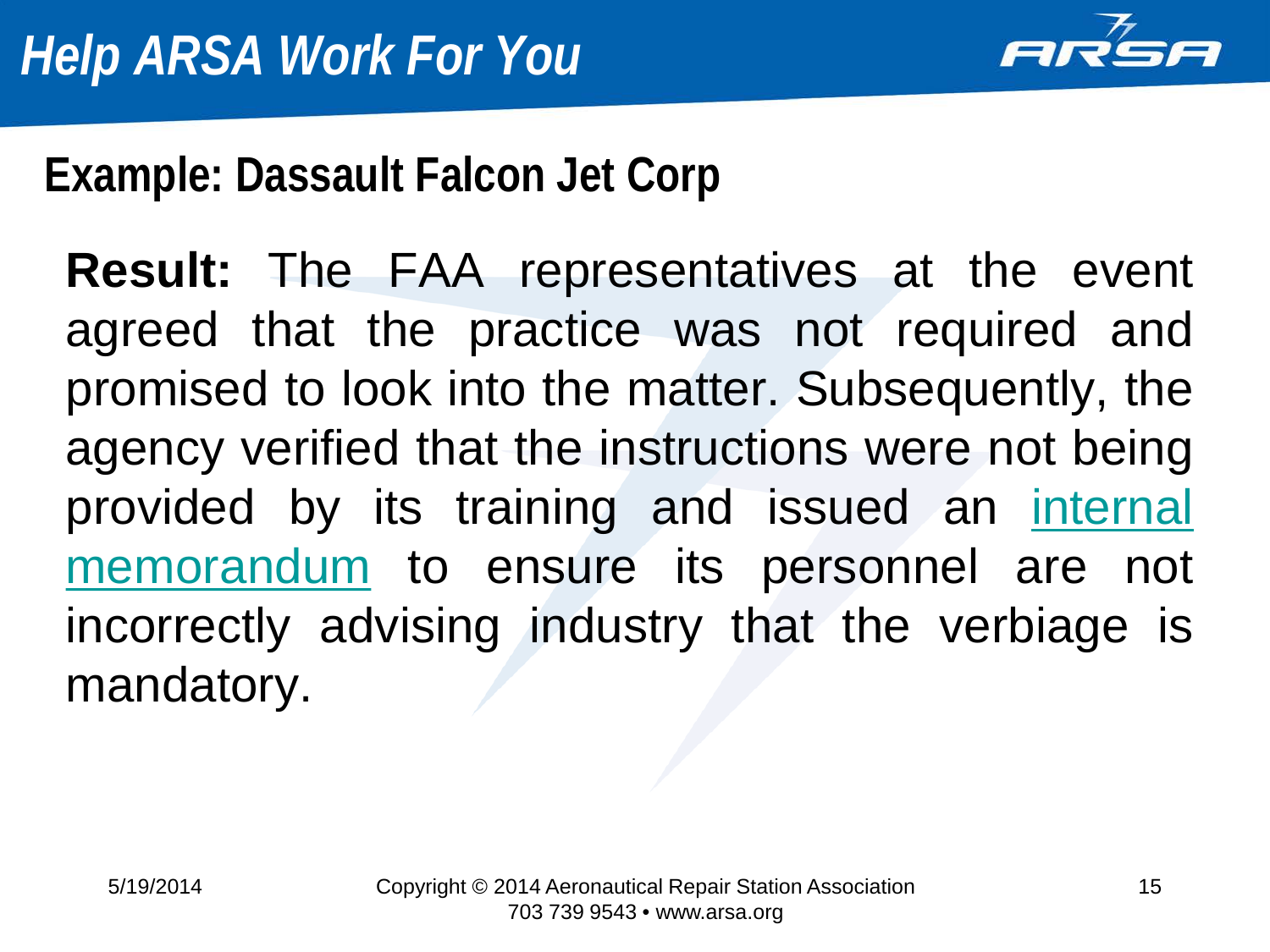

#### **Example: Erickson Aviation**

- **Who:** Erickson Aviation (formerly known as Erickson AirCrane)
- **When:** 2004 2010
- **What:** After the company could not receive an appropriate answer concerning approval of data used to support "major" repairs it brought the matter to the association.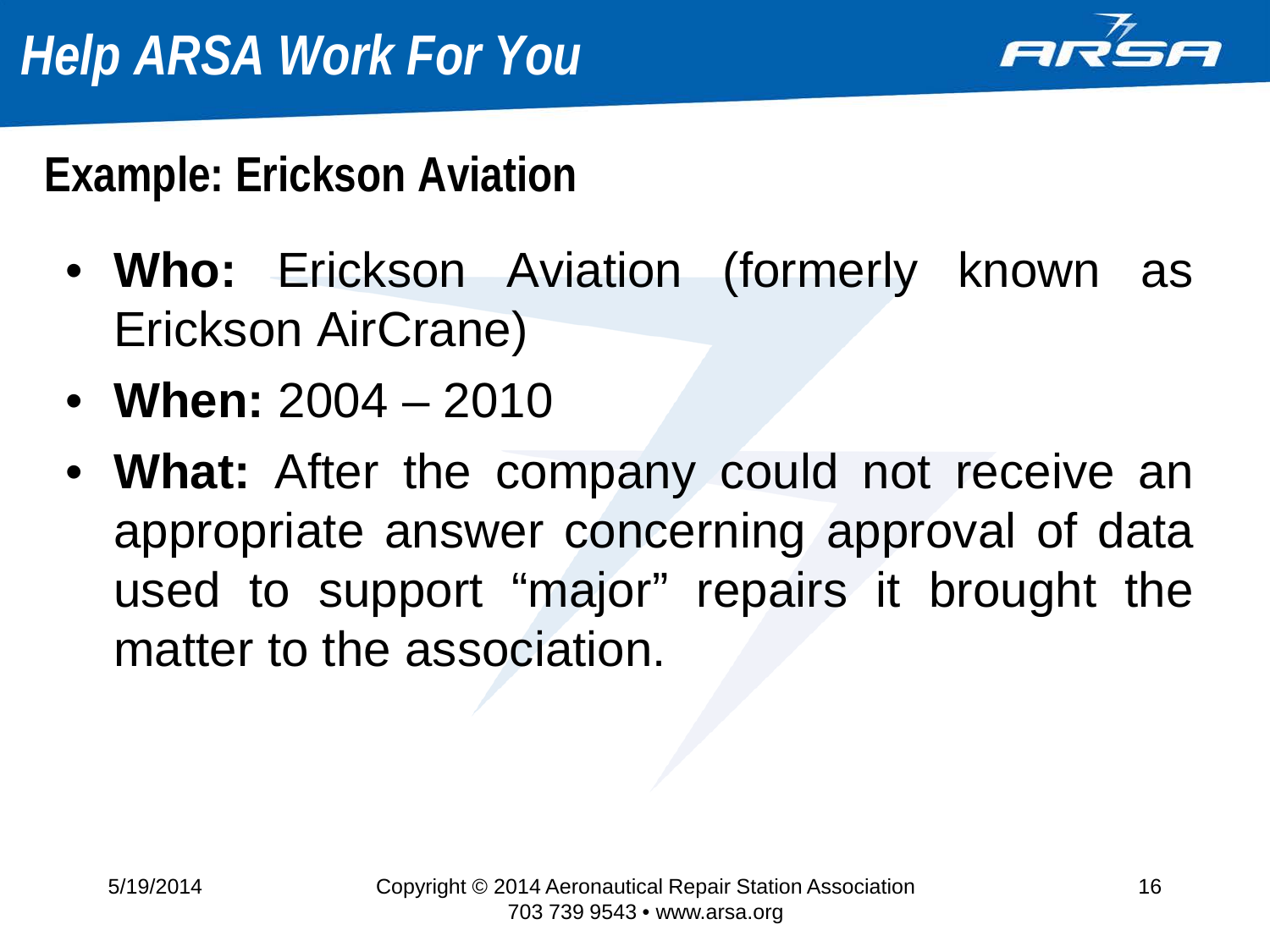

#### **Example: Erickson Aviation**

**Result:** With ARSA's assistance, the industry letter was released in 2004 and a favorable answer was received in 2010. The FAA threatened to answer the question several times, but ARSA knew that it would receive the wrong reply…creating even more problems.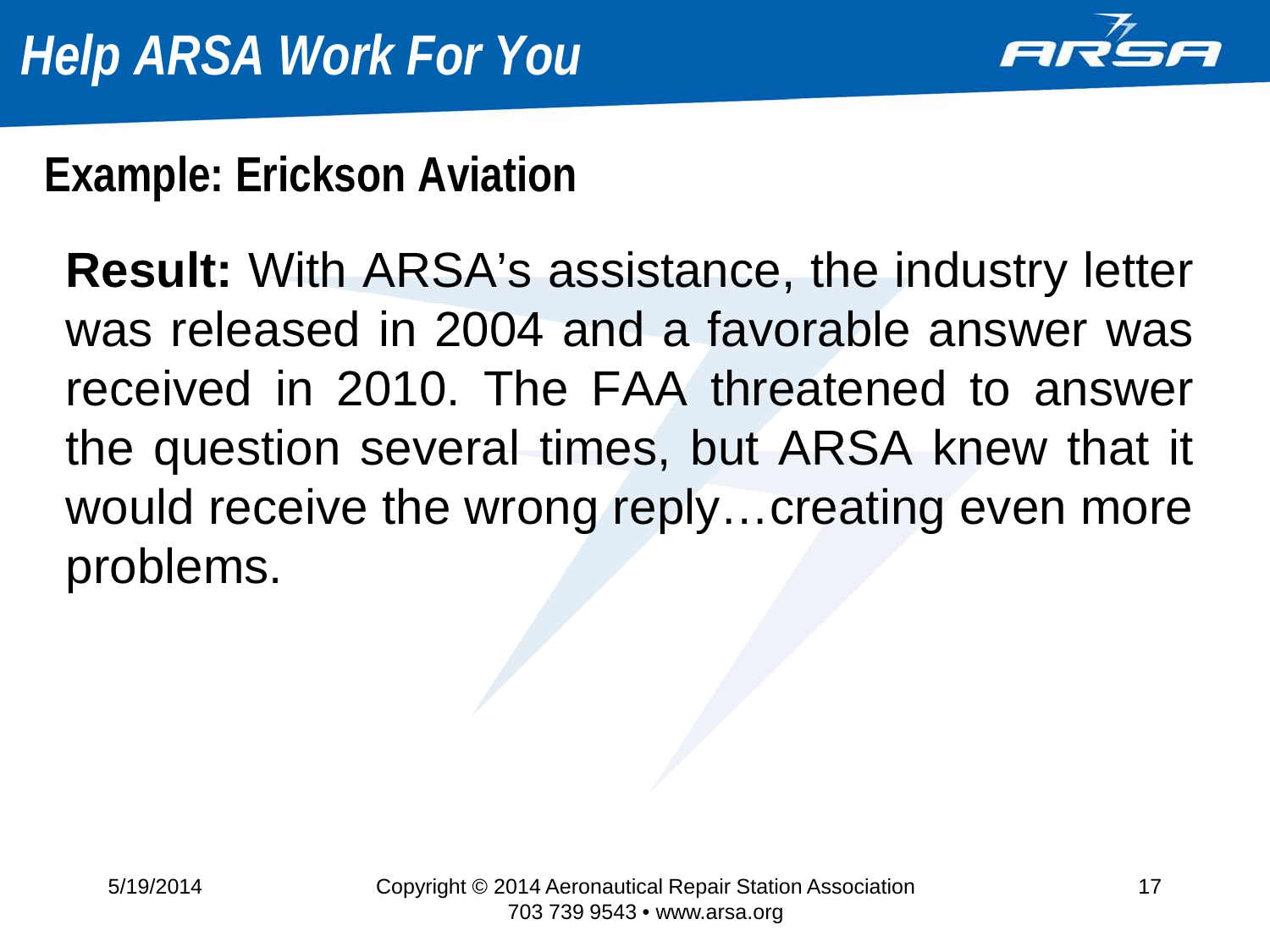

**We Work Together**

- Regulatory compliance depends the proper processes!
- Keeping ARSA in the loop on problems and other industry issues ensures you obtain full member benefit and it will help drive ARSA's activities.
- While association experts will answer all member questions; it does not address every issue faced by an individual company.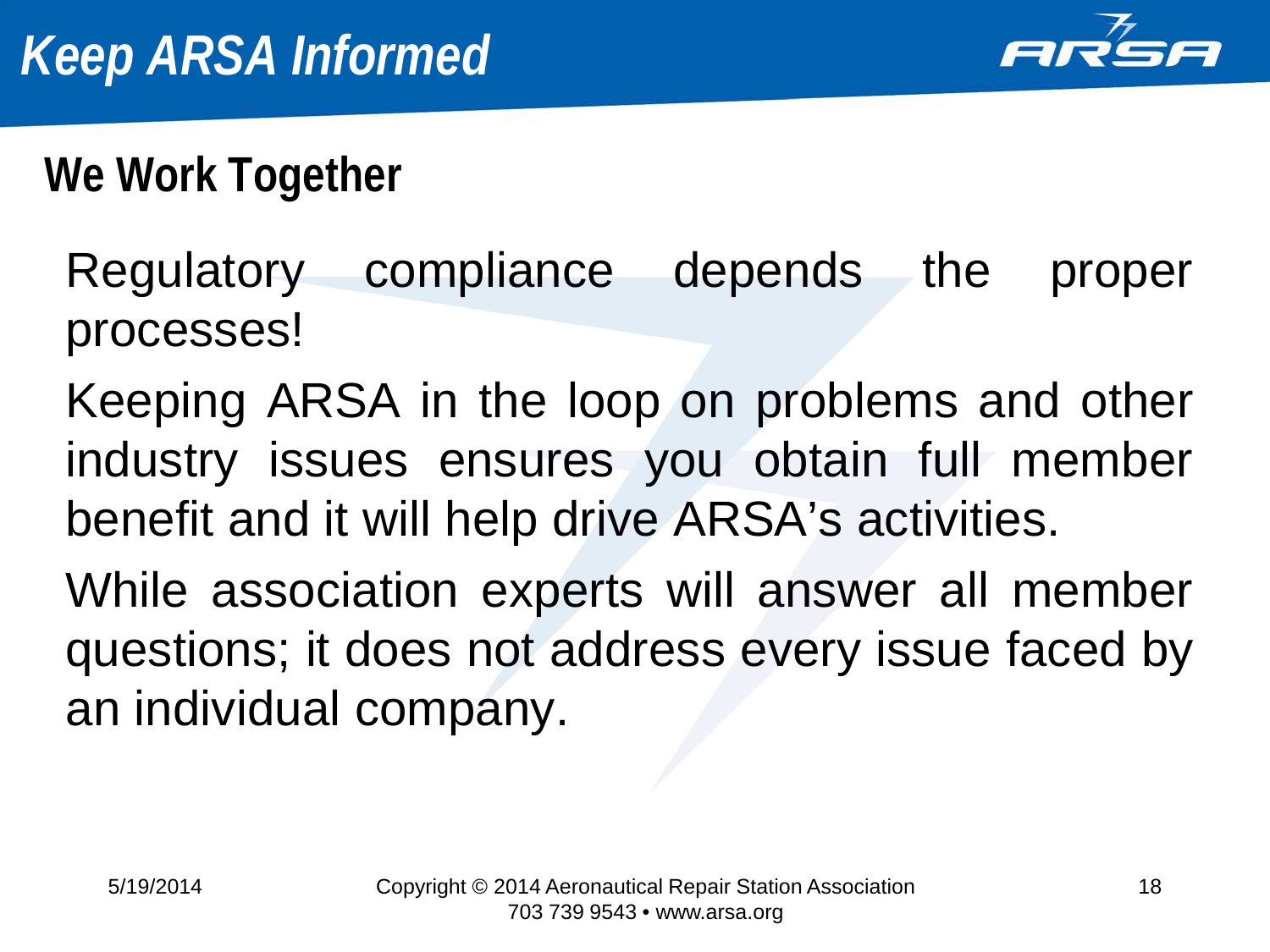

#### **Bottom Line – Call ARSA first!**

- Got a question? Let us answer it before you ask the FAA!
- ARSA's staff has experience in every facet of aviation and stands ready to assist with regulatory, technical, and business issues.

*ARSA Works for you.*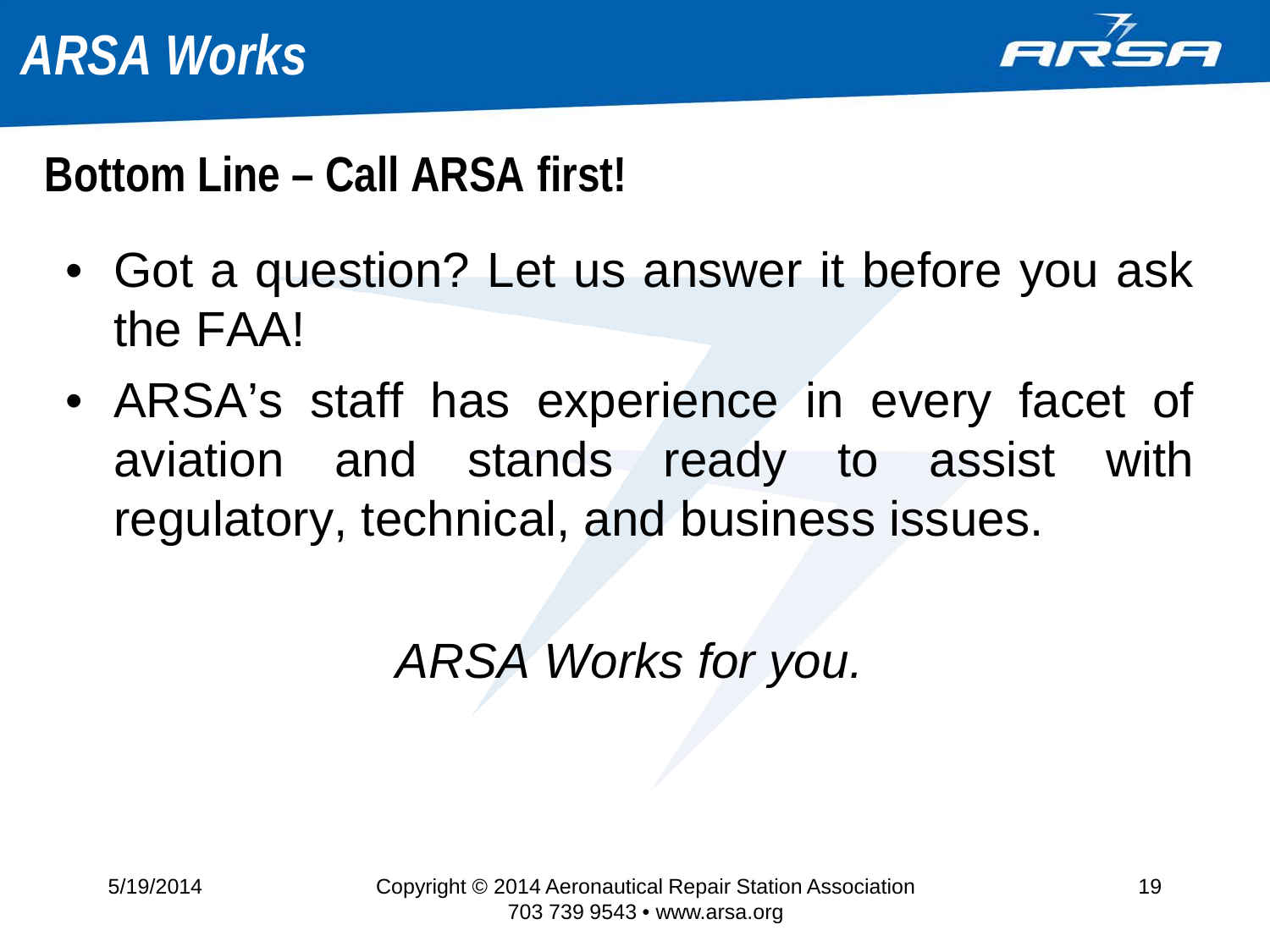

#### **Ready for the sprint and the marathon**

*Long term issues take time, effort and persistence; short term efforts take a reputation for understanding the regulations, guidance material, politics and the industry—we provide both to our members and the industry to ensure it works for you!*